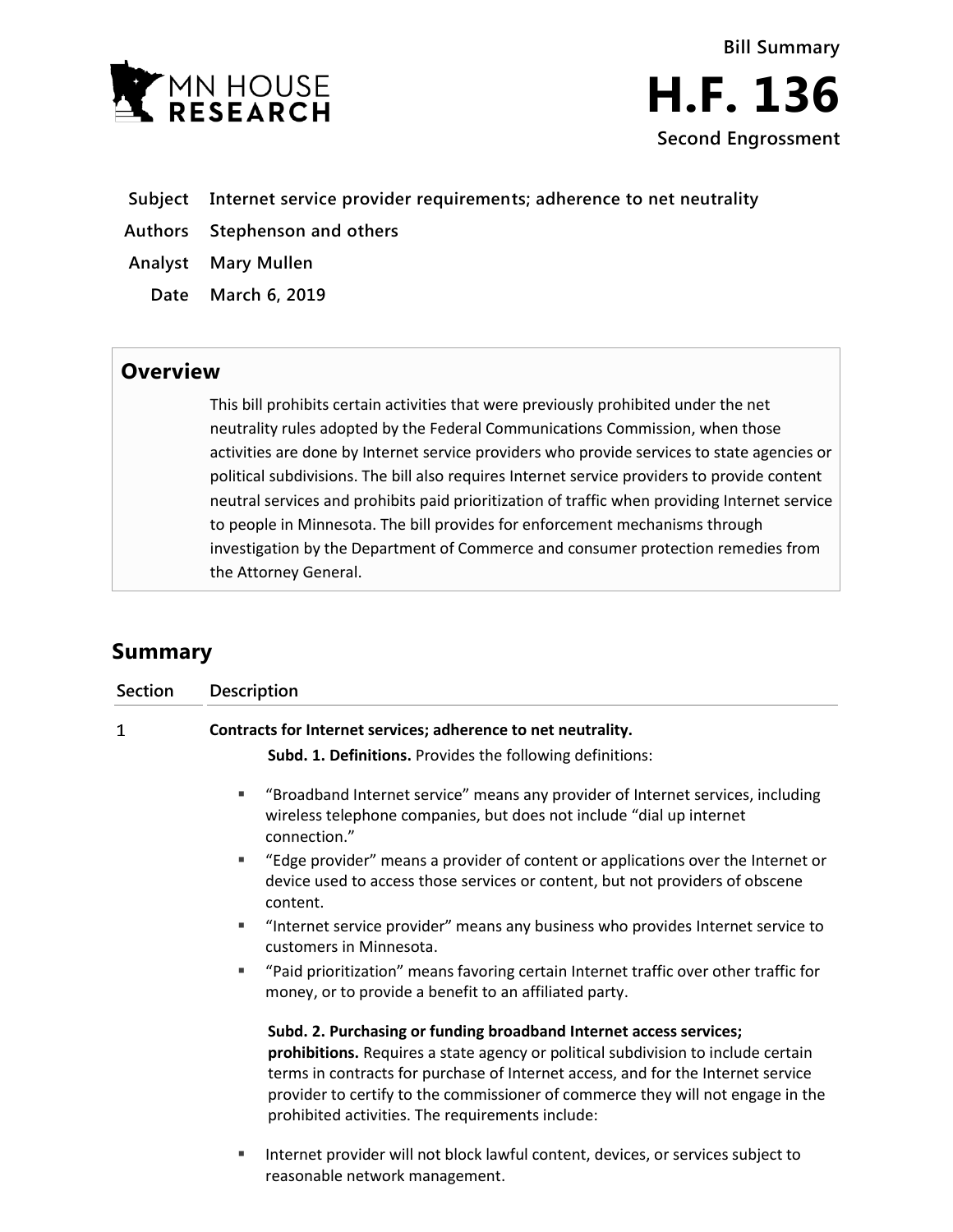## **Section Description**

 $\overline{2}$ 

- Internet providers will not impair or degrade Internet traffic based on the content the customer is accessing or the application, service, or device the customer is using, subject to reasonable network management.
- **IF Internet providers will not engage in paid prioritization or interfere with a** customer's ability to select and access Internet services, content, or devices that consumer chooses, or an edge provider's ability to provide content, services, or devices to customers except when the edge provider requires the ISP to pay them money.
- **IF Internet service providers cannot engage in deceptive or misleading marketing** practices that do not accurately provide how the company treats Internet traffic.
- Requiring the government agency to terminate contracts where the Internet service provider has violated any of the above provisions, and requiring the Internet provider to reimburse the state for revenue earned under the contract during the period that the company was violating those provisions.

**Subd. 3. Other laws.** Nothing in this section supersedes the requirements of emergency communication with law enforcement, public safety, or national security as provided by other applicable law.

**Subd. 4. Exceptions.** Provides that this section only applies to state agencies and political subdivisions when more than one Internet provider is available in that area.

**Subd. 5. Enforcement.** Violations under this section are enforced by the commissioner of commerce with a fine or civil action.

### **Internet service providers; prohibited actions.**

**Subd. 1. Definitions.** Uses the definitions from section 1 to define broadband Internet access service, edge provider, Internet service provider, and paid prioritization.

**Subd. 2. Prohibited actions.** Prohibits Internet service providers from:

- blocking or changing the quality of traffic for lawful content, service, and devices;
- engaging in paid prioritization by favoring certain Internet traffic over other traffic for money, or in an effort to provide a benefit to an affiliated party;
- unreasonably interfering or disadvantaging a customer or edge provider's ability to select Internet service, content, applications, services, or devices; or
- **Example 2** engaging in deceptive or misleading marketing practices that do not accurately reflect how they treat Internet content or traffic.

**Subd. 3. Certification required.** Requires Internet service providers to file a certification with the Department of Commerce prior to providing Internet service to Minnesota customers indicating they will not engage in any of the activities listed in subdivision 2.